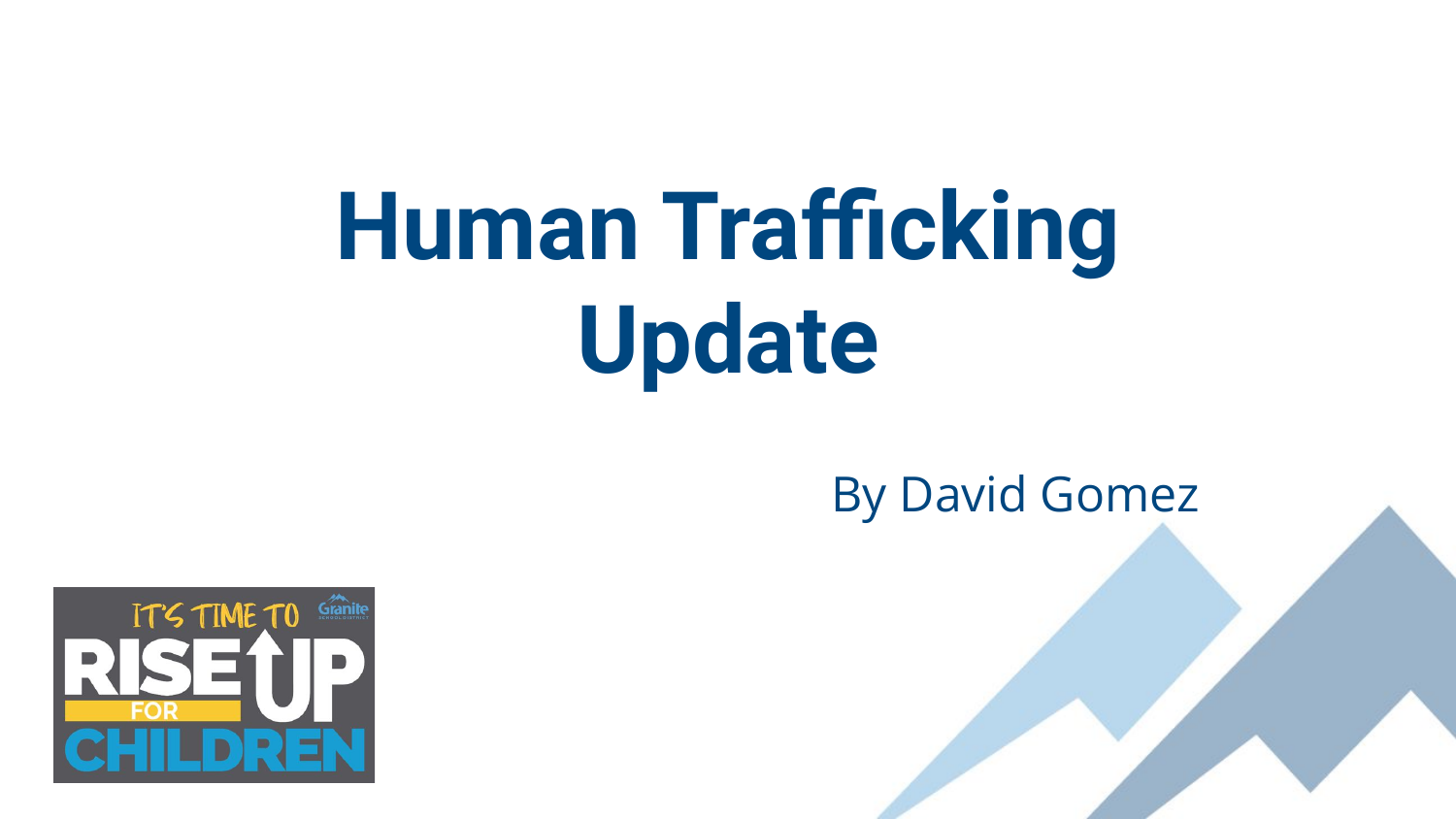

•January  $11<sup>th</sup>$  is recognized as Human Trafficking Awareness Day

•Social media campaign #WearBlueDay

January is National Human Trafficking Awareness Month



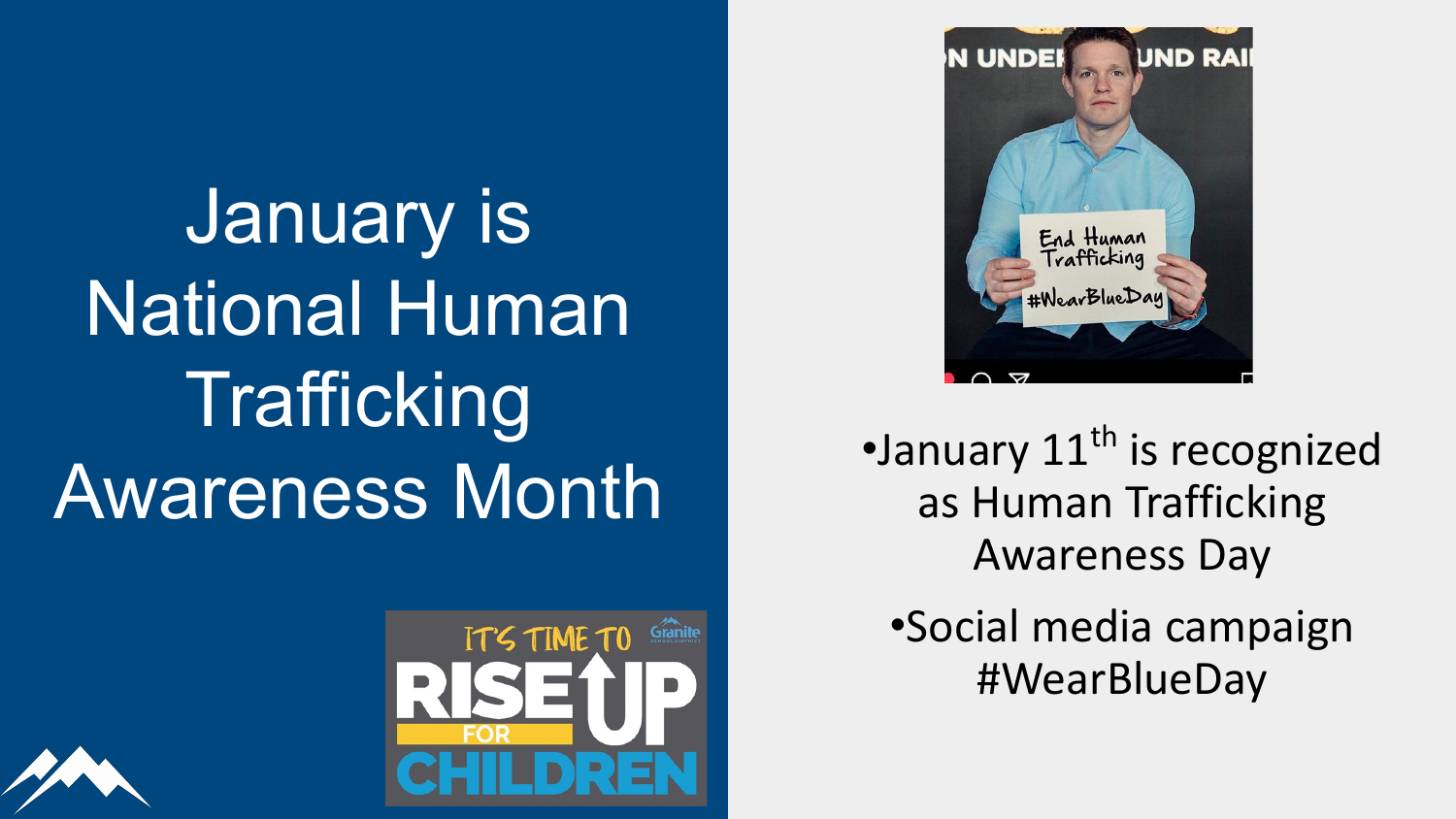## **Human Trafficking**

#### •Global issue

•Utah has the 8th highest reported cases when compared to the top 10 states per capita

•Granite School District was awarded the Human Trafficking Youth Prevention Education (HTYPE) Demonstration Grant (3 year Grant)

•Only 8 national organizations were awarded the grant

•First federal program specifically designed to educate & build resiliency to human trafficking in children and youth within our schools



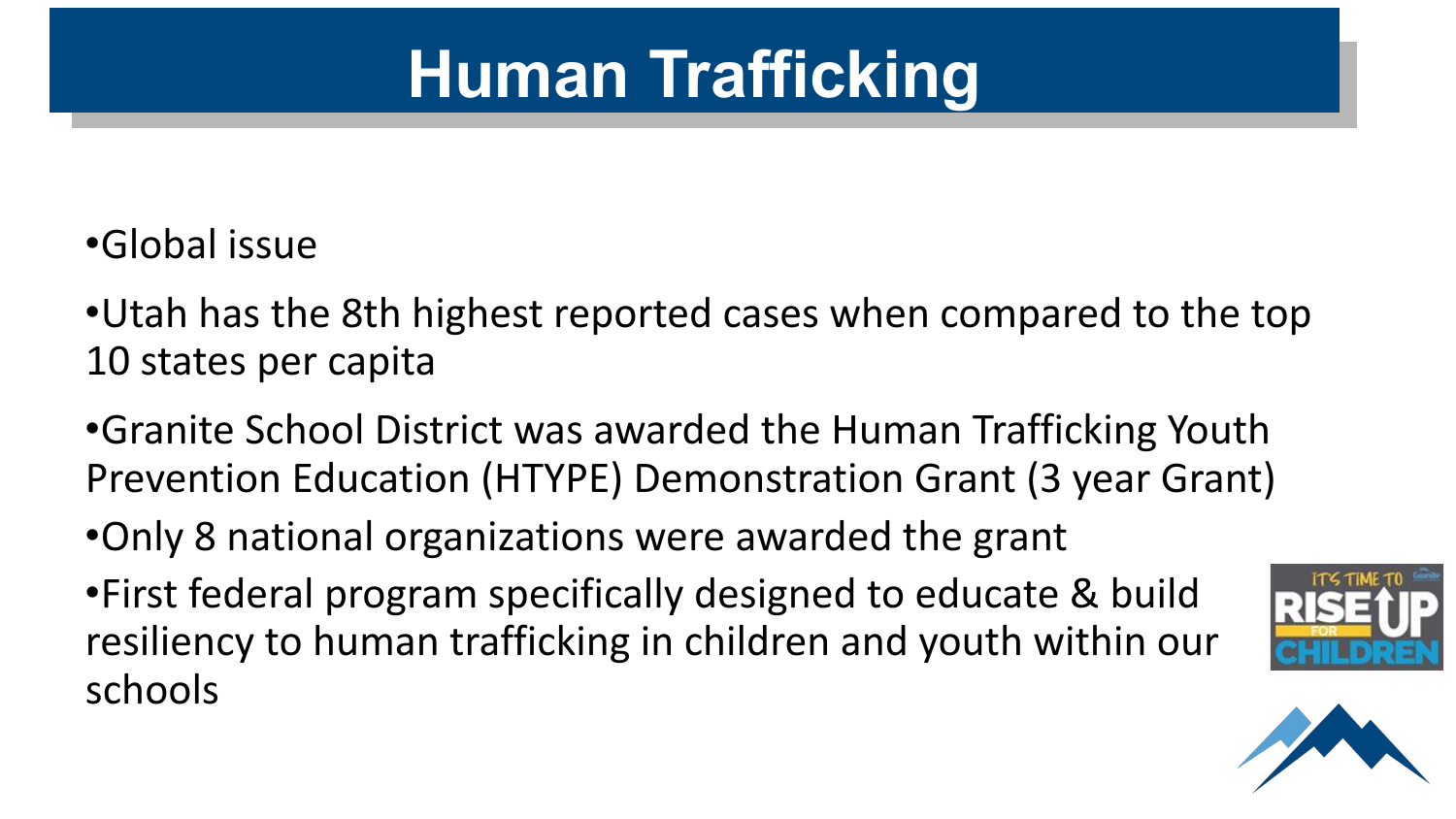#### Our Program

- State/ Federal approved curriculum that will focus on 5th, 7th, 9th & 11th grade students
- Focus on awareness and prevention education
- All district personnel will complete the Human Trafficking Prevention Education learning module (Utah Legislative S.B. 198) *currently we have had (2,134) complete the module training*
- Outreach to families and community partners to teach the prevention and identification of children in crisis and how to safely intervene
- Establish a coordinated response to Human Trafficking School Safety Protocols (HTSSP) with Law Enforcement and other service organizations ensuring an effective



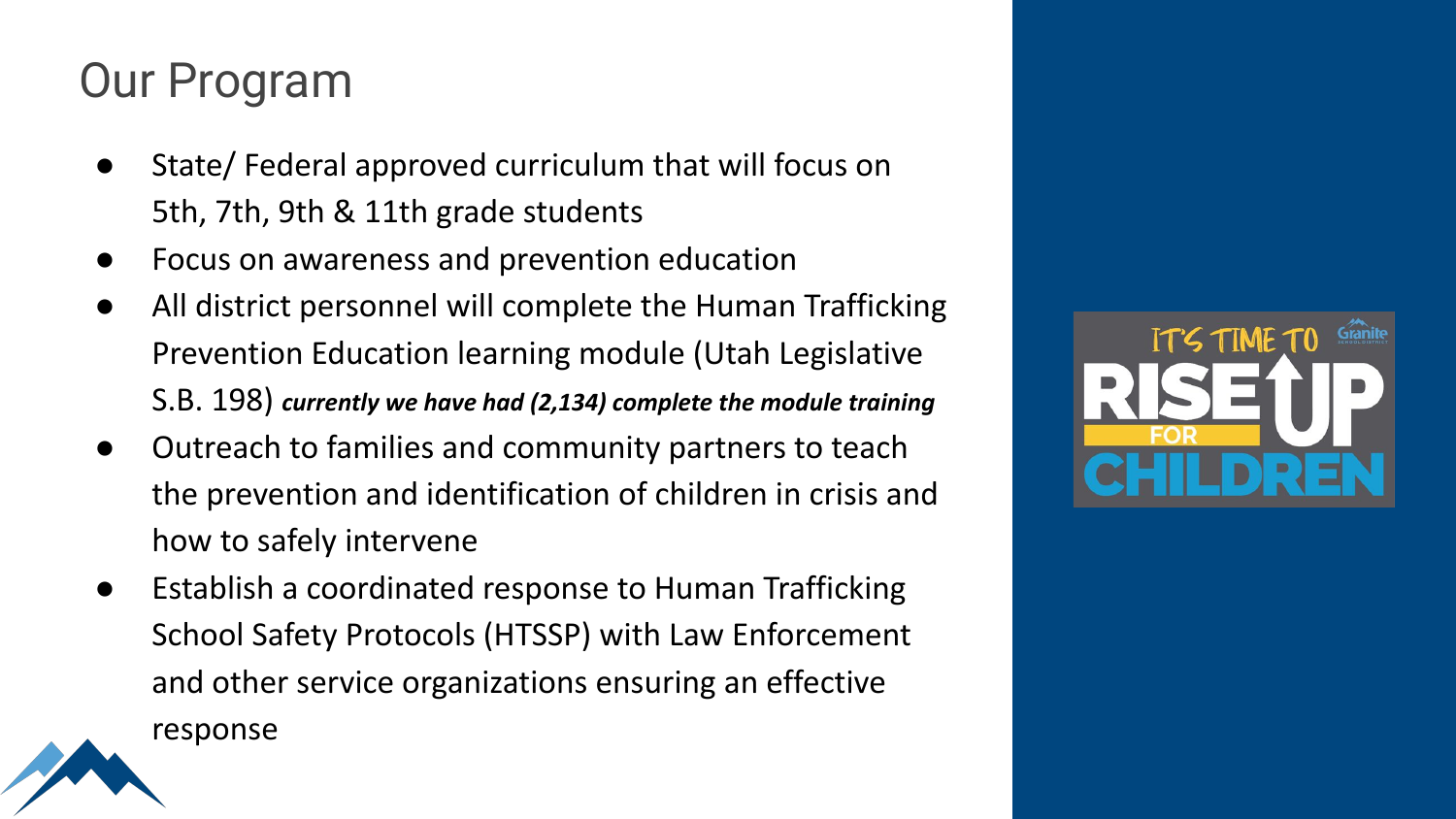### Timeline

#### Project completion Anticipated Date July 2023